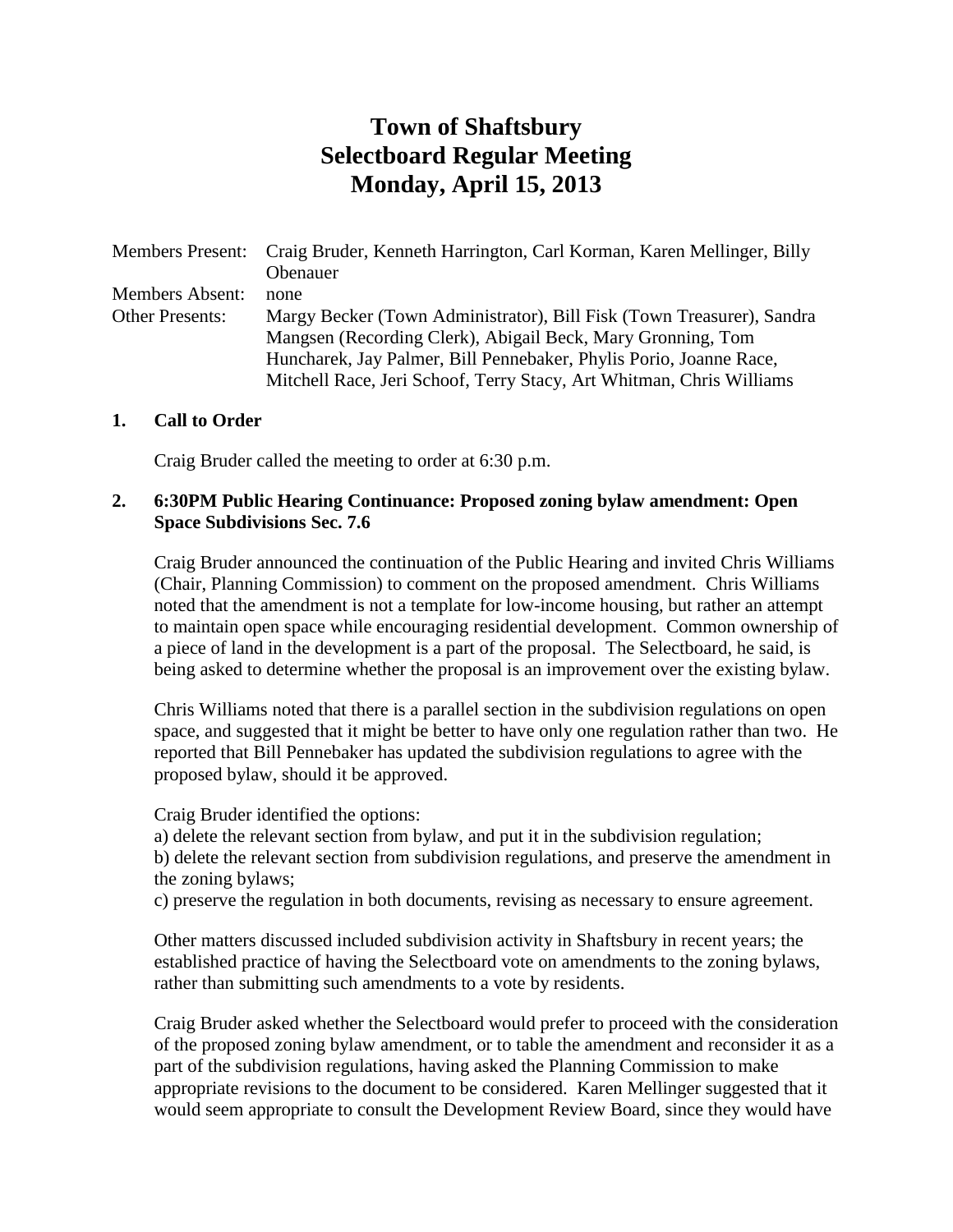to interpret the new regulation. Carl Korman agreed and remarked that having the regulation in one place rather than in two seemed a better approach.

Two other issues revisited from the April 1st meeting were the limitation on further subdivision that Bill Pennebaker would like to see incorporated; and the possible place of mobile home parks under the new regulation. It was noted that Town Attorney Woolmington should be asked to follow-up again with regards to his comments regarding mobile home parks. Likewise it was agreed that Attorney Woolmington should be asked to suggest language to limit subdivisions.

Craig Bruder invited comments from the public. Tom Huncharek asked for assurance that the subdivision regulation document available to Development Review Board members is up to date. Chris Williams noted that the Planning Commission aims to reissue all the land-use regulations in one document.

**Motion. To return the proposal to the Planning Commission with recommendation that the content be incorporated in the subdivision regulations. Moved by Karen Mellinger; seconded by Carl Korman. Carried 4-0-1 (Obenauer abstaining).** 

Craig Bruder thanked the members of the Planning Commission for their work.

**Motion. To close the public hearing. Moved by Carl Korman; seconced by Karen Mellinger. Carried unanimously.**

## **3. Conflict of Interest Statement**

There were none stated.

**5. Warrants**

**4. Minutes – 3/18/13, 4/1/13, March 2013 Town Meeting**

| Motion.         | To approve the minutes of Mar 18, 2013, as circulated. Moved by Karen<br>Mellinger; seconded by Carl Korman. Carried unanimously.       |
|-----------------|-----------------------------------------------------------------------------------------------------------------------------------------|
| Motion.         | To approve the minutes of Apr 1, 2013, as corrected. Karen Mellinger;<br>seconded by Carl Korman. Carried, 4-0-1 (Obenauer abstaining). |
| Motion.         | To approve minutes of the Town Meeting, March 13, 2013, as corrected.<br>Karen Mellinger; seconded by Carl Korman Carried unanimously.  |
| <b>Warrants</b> |                                                                                                                                         |
| Motion.         | To approve Check Warrant #W28RB in the amount of \$7567.55. Moved<br>by Karen Mellinger; seconded by Carl Korman. Carried unanimously.  |
| Motion.         | To appove Check Warrant #W28C in the amount of \$129.36. Moved by<br>Karen Mellinger; seconded by Carl Korman. Carried unanimously.     |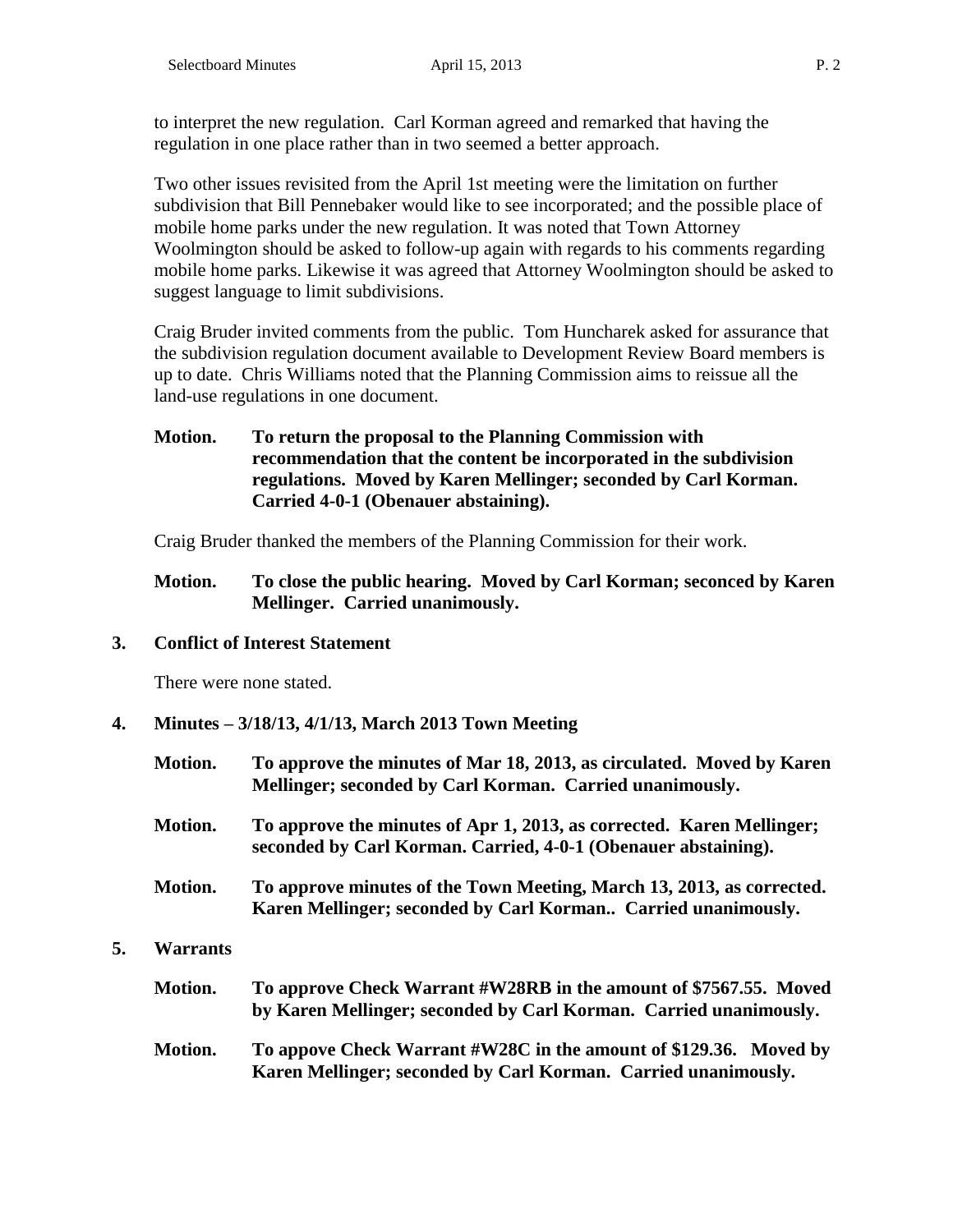| Motion.        | To approve Check Warrant #W41PR in the amount of \$129.36. Moved<br>by Karen Mellinger; seconded by Carl Korman. Carried unanimously. |
|----------------|---------------------------------------------------------------------------------------------------------------------------------------|
| <b>Motion.</b> | To approve Payroll Warrant #41 in the amount of \$8869.27. Moved by<br>Karen Mellinger; seconded by Carl Korman. Carried unanimously. |
| <b>Motion.</b> | To approve Payroll Warrant #40 in the amount of \$6532.18. Moved by<br>Karen Mellinger; seconded by Carl Korman. Carried unanimously. |
| <b>Motion.</b> | To approve Check Warrant #28 in the amount of \$64,370.47. Moved by<br>Karen Mellinger; seconded by Carl Korman. Carried unanimously. |

#### **6. 7:00PM Announcements**

Billy Obenauer announced his resignation from the Selectboard due to his acceptance into a graduate program, which will leave him unable to attend meetings. He recommended the Selectboard consider appointing Mitchell Race to replace him. Craig Bruder thanked him for his service and stated that the Selectboard will go through the process of identifying his replacement.

Karen Mellinger announced that Green-Up day will be the first Saturday in May, and invited volunteers to call her for details.

Margy Becker asked for volunteers for the upcoming Tour of the Dragons. She also noted that the collection day for hazardous waste will be Saturday, 9 a.m. until noon.

#### **7. Public Comments**

Art Whitman and Phylis Porio reported on the investigation by the Economic Development Committee of the possibility for developing a sewer system in the town. In 2000 engineers had been invited to survey the possibilities; during 2003-2006 Stone Environmental conducted a \$35,000 planning study, which was supported by a loan from the state. If the Town ever bonds for infrastructure as a result of this study – the State would ask that the loan be repaid as part of a bond. The option to hook into the Bennington sewer system was further investigated. UVM students were hired to develop a survey for residents in 2007. The survey results indicated Shaftsbury residents did not want to move ahead with a \$6 million option (which was 1 of 3 options at the time). Interest in Town regarding this subject dropped off.

Mr. Whitman stated the Economic Development Committee is aware that the Town Plan is currently under revision. The Committee just recently met again with Bennington Town Manager Stuart Hurd. He represented that Bennington does have extra sewer capacity available. But in order for Shaftsbury to connect to Bennington, the Town would have to form a water and sewer district – in order to provide Bennington the capability of issuing shut-off notices. Art Whitman noted that Shaftsbury would need to bill for both water and sewer, and recommends that the Town Plan include a reference to their work on the sewer system possibility. Additionally, pump stations in Shaftsbury would have to be upgraded and turned over to the new Shaftsbury water and sewer district. Art Whitman asked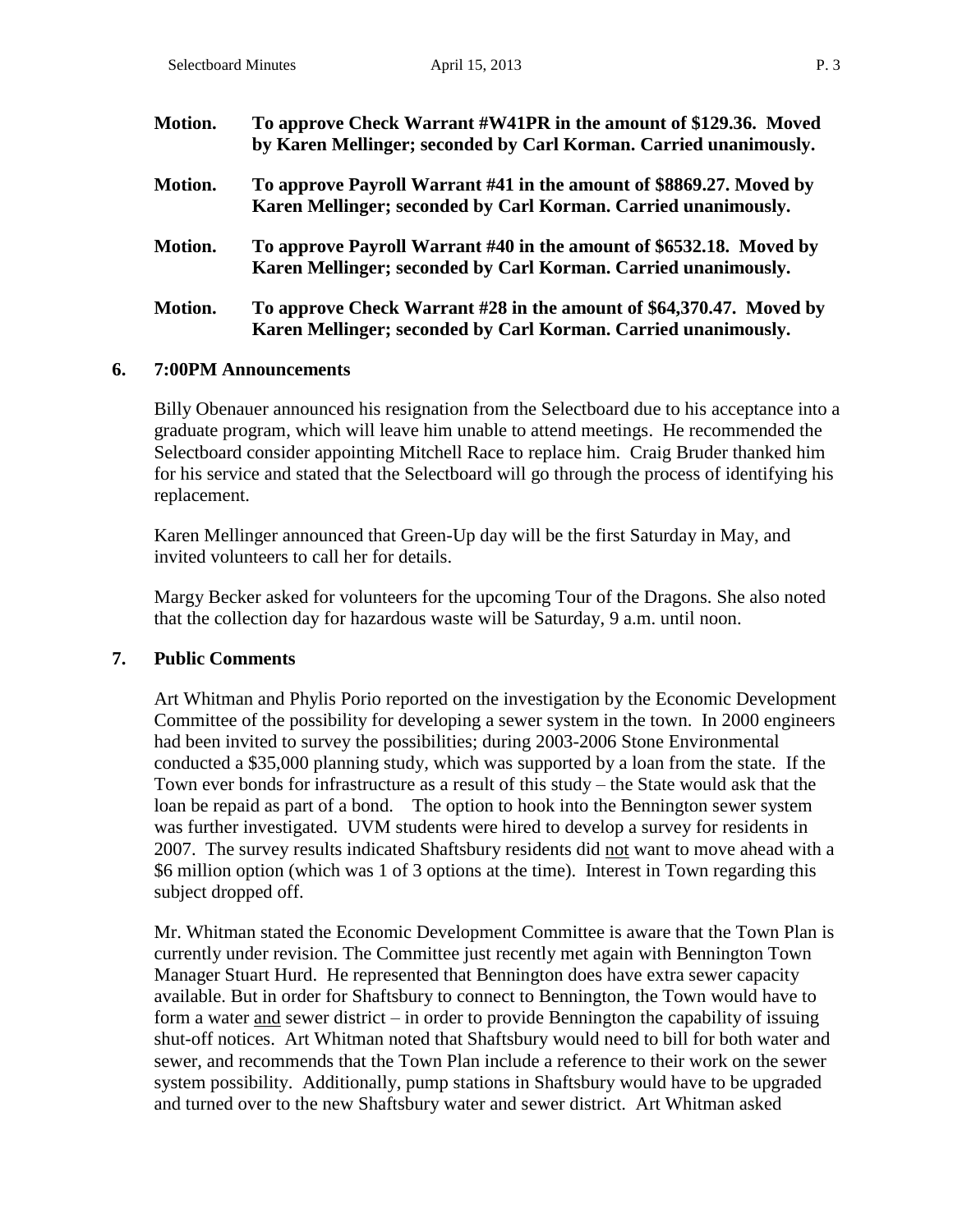language in the current Town Plan, which already includes a reference to a possible sewer system, be updated to include references to the Committee's work.

Craig Bruder thanked the Economic Development Committee for its work.

# **8. FY2013 Budget YTD – Cash Flow Projections**

Bill Fisk gave a report on the budget year to date. Copies of his report had been distributed to Selectboard members. Total revenues to date (April 11) are \$1,577,640, as against \$1,595.947 budgeted. Forecast revenues for June 30 are \$1,672,800, an excess of \$67,853 over budgeted amount.

Expenditures budgeted are \$1,795,277 with actual expenditures (April 11) standing at \$1,439,055. Forecast expenditures by June 30 are \$1,733,547, or \$61,730 less than budgeted.

Bill Fisk was thanked for his report.

- **Motion. To recess the Selectboard meeting at 7:55 p.m. in order to hold the Water Board Meeting. Moved by Karen Mellinger; seconded by Ken Harrington. Carried unanimously.**
- **Motion. To end the recess of the Selectboard meeting at 8:06 p.m. Moved by Karen Mellinger; seconded by Ken Harrington. Carried unanimously.**

# **9. 7:15PM FY2014 Highway Equipment Purchases – Bid Openings**

A. Wheeled Excavator

Bid 1. Milton Caterpillar: \$203,000 less 25,000 trade for \$ 178,000 net price Bid 2. Pete's Equipment: Hyundai. Purchase price not provided; \$12,000 trade offered for net price of \$153,727 or \$169,249 (Pete's bid 2 different size machines). Bid 3. Nortrax: 2012 Hitachi with 350 hours. Net price only - \$174,000. Bid 4. Wood's CRW Corporation: New Volvo EW160D. Sell price - 182,650 less  $$5,000$  trade,  $= $177,650$  net purchase price.

Bid will be awarded at the meeting of May 6.

B. 1-ton flatbed

Bid 1. Foster Motors, Middlebury: \$ 44,877. Bid 2. Goss Dodge Chevrolet, South Burlington. \$ 46,149 for 2013 vehicle. Bid will be awarded at the meeting of May 6.

Ken Harrington asked about the utility of purchasing a new excavator versus hiring local contractors to do the work for which the machine is intended; he also suggested purchasing a used machine.

Terry Stacy reported that the excavator the Town has has been used much more in the past six months or year than it had been in all past years. He expects similar usage in the future.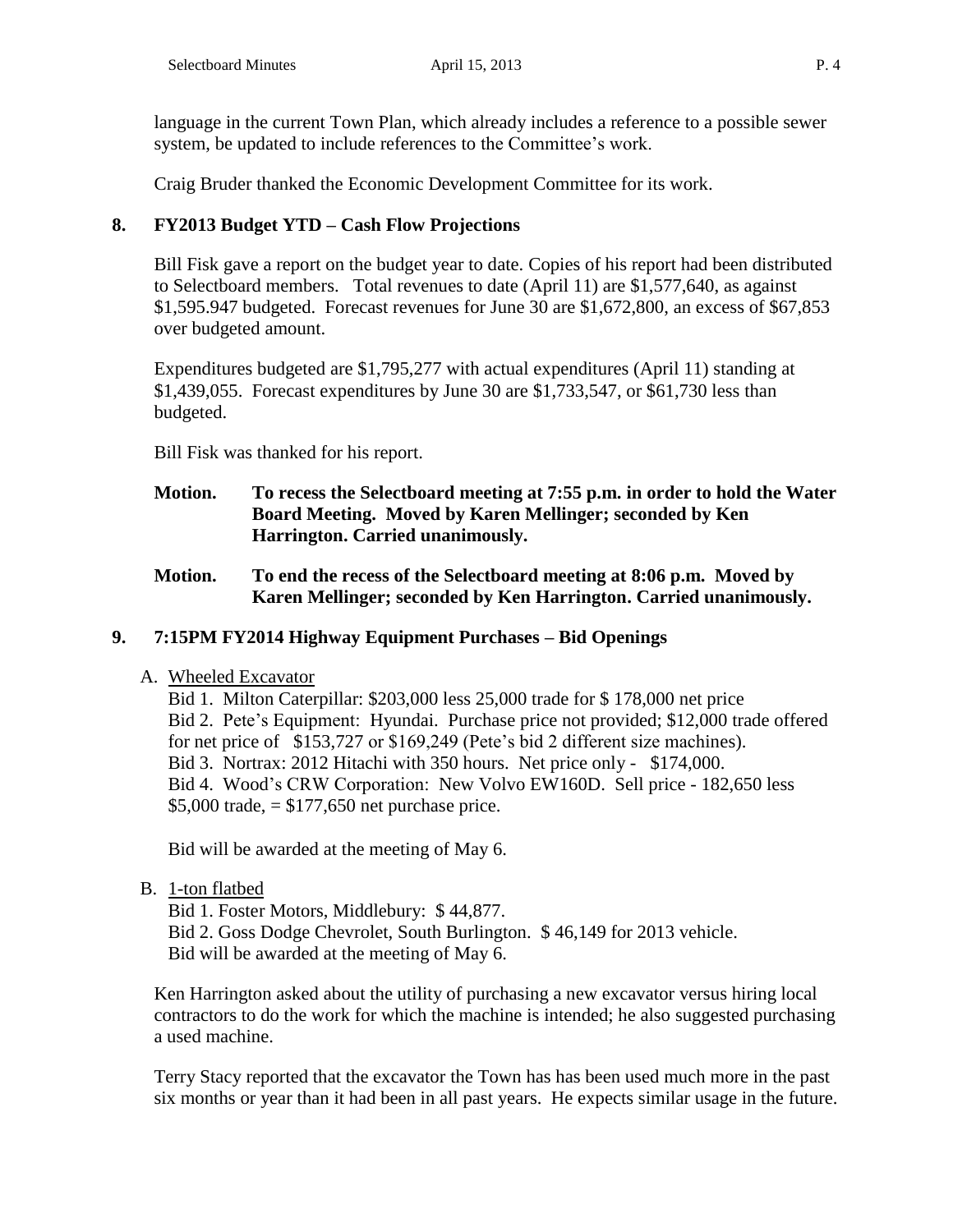Billy Obenauer asked about costs of financing and the amount of an annual payment (a ballpark figure is \$26,000/year over 7 years.) In response to a question from Billy Obenauer, Terry Stacy said that usage is about 100 hours/month.

Billy Obenauer pointed out that the townspeople approved the budget, which includes monies for this purpose, and that such a purchase would still be within the debt service that is permitted in the budget.

Jay Palmer asked why the machine had not been much used for 14.5 years. Terry Stacy responded that a backhoe was being used instead, which is less efficient. The road crew was hesitant to use the excavator, because parts are no longer made for it.

# **10. Clean Harbors Contract: Spring-Fall 2013 HHW Collections**

Margy Becker had circulated the contract for Selectboard review and further comments were invited.

Margy reported that the item had been under-budgeted for this year and suggested a cost cap be inserted in the contract. She read the changes that were being inserted.

## **Motion. To approve the contract with Clean Harbors for hazardous waste collections, as amended, for a not to exceed amount of \$8500. Moved by Karen Mellinger; seconded by Billy Obenauer. Carried unanimously.**

# **11. Conflict of Interest Policy – 4th Reading**

Craig Bruder invited comments on the draft policy.

Karen Mellinger noted that originally the policy was envisioned as applying only to the Selectboard; more recently, it has been suggested that other Town Boards also be governed by this policy. She reviewed the changes she has suggested and asked if they should be considered substantive, or minor.

The question of whether to circulate the draft policy to the other Boards before approval was considered. Carl Korman suggested circulating it for information, rather than requesting comment from the boards. Billy Obenauer and Craig Bruder expressed their approval of that approach; Ken Harrington said that he sees the policy as acceptable as it stands (with the suggestions incorporated).

## **Motion. To approve the conflict of interest policy as amended. Move by Carl Korman; seconded by Billy Obenauer. Carried unanimously.**

The policy will be circulated to the Development Review Board and the Planning Commission.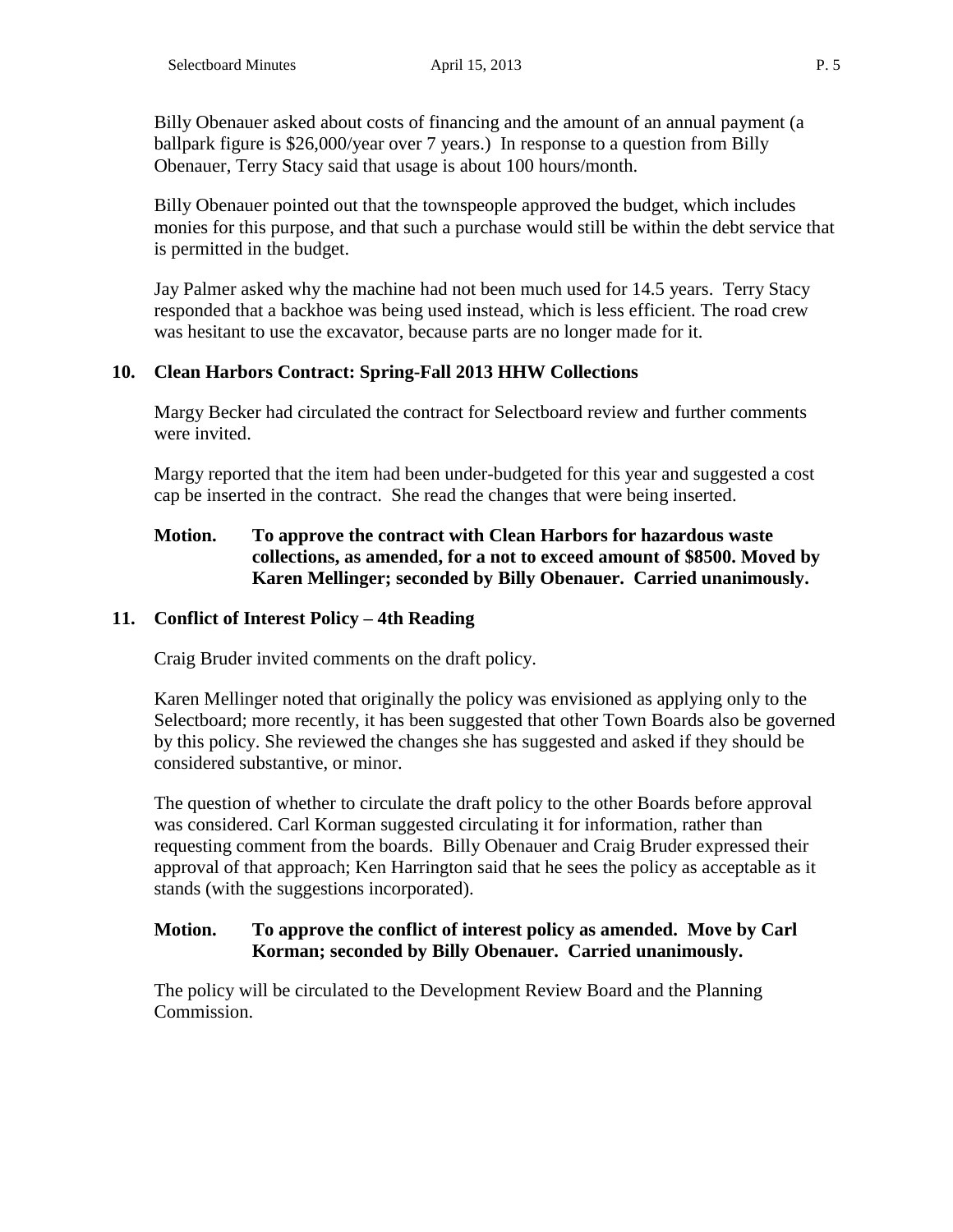#### **12. Reserve Fund Balance Policy Amendment – Adoption**

The amendment limits the amount that can be set aside in the reserve fund, and is consistent with practices in other Vermont towns and with Vermont statutory requirements.

## **Motion. To approve the Reserve fund Balance Policy Amendment. Moved by Billy Obenauer; seconded by Carl Korman.**

#### **13. Request to Cater – Thyme Tables**

#### **Motion. To accept catering request from Thyme Tables. Moved by Bill Obenauer; seconded by Karen Mellinger. Carried unanimously.**

#### **14. Selectboard Liaison Assignments**

Discussion was deferred. Craig Bruder stated that he has made tentative assignments and will circulate that to members before the next meeting.

## **15. Town Garage Committee – Report on Meeting of April 10th**

Karen Mellinger has been elected facilitator for the committee. She reported that they had had another successful meeting, with much new information made available. The committee meets on the 2d and  $4<sup>th</sup>$  Wednesday of every month, at 6:30 p.m.; the public invited to participate.

#### **16. Town Administrator's Report**

Margy Becker announced that the Road Crew summer hours will be in place until the week of September 30.

Sidewalk construction plans are now in hand (for the Church St.-Rte 7A intersection). The Sidewalk committee will meet and review the plans.

VTrans Traffic Committee: She is still awaiting response to the Town's request for lowering the speed limit in village, and on the installation of an "on demand" pedestrian crossing light. Haphazard parking near the intersection of 7A and Buck Hill Road and Church Street is also a concern, as it affects visibility of vehicles turning onto 7A.

Re: the proposed acquisition of mapping services, Margy Becker noted that both the Planning Commission is also interested in mapping services, in addition to the Listers.

#### **17. Other Business**

Craig Bruder again thanked Billy Obenauer for his service on the Selectboard.

Tom Huncharek asked about the procedure re filling the vacant position, so that public would be properly informed. Craig Bruder responded that he needed to check the relevant rules; if they give the Selectboard flexibility, the procedure will be chosen at the next meeting.